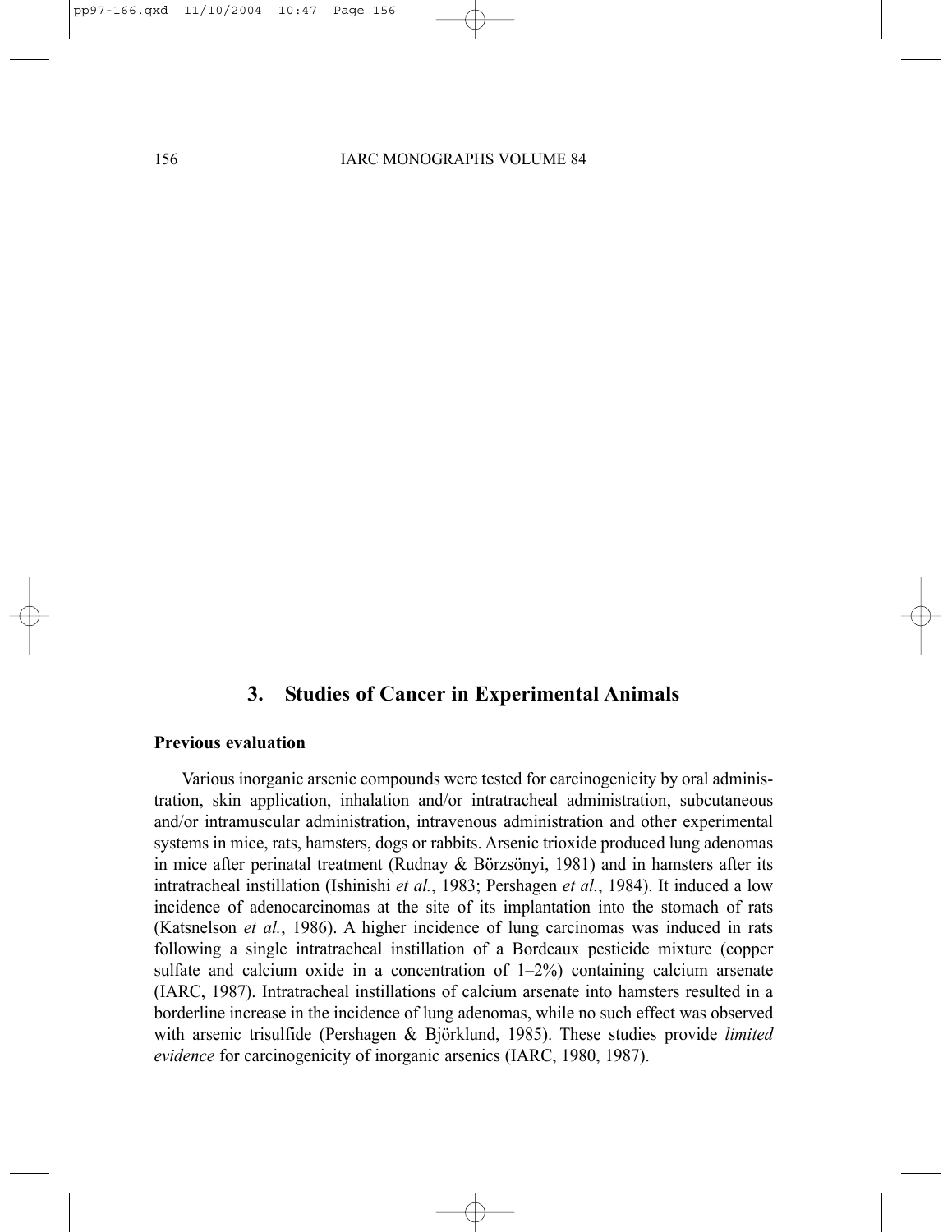No adequate data on the carcinogenicity of organic arsenic compounds were available to the previous working group (IARC, 1980, 1987).

### **3.1 Oral administration**

#### 3.1.1 *Mouse*

Groups of 24 male A/J mice, 6 weeks of age, were given tap-water (control) or a solution of 50, 200 or 400 ppm  $\lceil \mu g / m \rceil \rceil$  dimethylarsinic acid (DMA<sup>V</sup>) as drinking-water for 25 (10 mice per group) or 50 weeks (14 mice per group). The incidences of lung tumours were 2/10 (20%), 3/10 (30%), 4/10 (40%) and 3/10 (30%) in control, 50-, 200 and 400-ppm groups, after 25 weeks, with average numbers of tumours/mouse of  $0.2 \pm 0.42$ ,  $0.3 \pm 0.48$ ,  $0.5 \pm 0.71$  and  $0.4 \pm 0.70$ , respectively; no significant differences were apparent, nor did average tumour size vary significantly (0.9, 0.5, 1.4 and 1.1 mm, respectively). After 50 weeks, a non-significant increase in the incidence of lung tumours (50, 71.4, 64.3 and 78.6% in 14 animals per group, respectively), a significant increase in multiplicity  $(0.5 \pm 0.52, 1.07 \pm 1.0, 1.07 \pm 1.07,$  and  $1.36 \pm 1.01$ , respectively;  $p < 0.05$ for the 400-ppm group) and an increase in average diameter (1.0, 1.2, 1.4 and 1.5 mm, respectively) were observed. The numbers of mice with papillary lung adenoma and/or adenocarcinoma at 50 weeks were two, five, seven and  $10$  ( $p = 0.002$  for the 200- and 400-ppm groups) and increased with increasing dose of DMAV. In animals that received 0, 50, 200 or 400 ppm DMAV, the number of alveolar adenomas ranged from 3/14 to 5/14 per treatment group (Hayashi *et al*., 1998).

Groups of 90 female C57BL/6J mice and 140 female metallothionein heterozygous mice  $(MT^{-/-})$ , aged 4–5 weeks, were given drinking-water containing sodium arsenate (500 µg/L arsenic) *ad libitum* for up to 26 months. Groups of 60 control mice were given tap-water. Preliminary findings indicate that tumours were observed in the lung (C57BL/6J, 17.8%; MT–/–, 7.1%), gastrointestinal tract (14.4%; 12.9%), liver (7.8%; 5.0%), spleen (3.3%; 0.7%), reproductive organs (3.3%; 5.0%), skin (3.3%; 1.4%), bone  $(2.2\%; 0\%)$  and eye  $(1.1\%; 0\%)$  of treated animals. No tumours were observed in the control groups (Ng *et al.*, 1999). [The Working Group decided that this study was preliminary because no histopathological findings were reported.]

Groups of 20–30 K6/ODC transgenic mice, 7 weeks of age, were administered DMAV at either 10 or 100 ppm [µg/mL] in their drinking water or sodium arsenite at 10 ppm for 5 months. The incidence of squamous skin tumours was 0% in the controls, 8 and 22% in the 10- and 100-ppm DMA groups, respectively, and 15% in the arsenite groups (Chen *et al.*, 2000).

Groups of 29 or 30 male  $p53^{+/}$  heterozygous or  $p53^{+/+}$  mice (C57BL/6J background) were exposed to 0, 50 or 200 ppm  $\left[\mu\alpha/L\right]$  DMA<sup>V</sup> in the drinking-water for 80 weeks. In  $p53^{+/+}$  mice, a significant increase in the incidence (control, 10%; 50-ppm, 30%)  $[p \le 0.05]$ ; and 200-ppm, 30%  $[p \le 0.05]$  in 30 animals per group) and multiplicity (0.2, 0.6  $[p < 0.02]$  and 0.6  $[p < 0.02]$  tumours per mouse, respectively) of total tumours was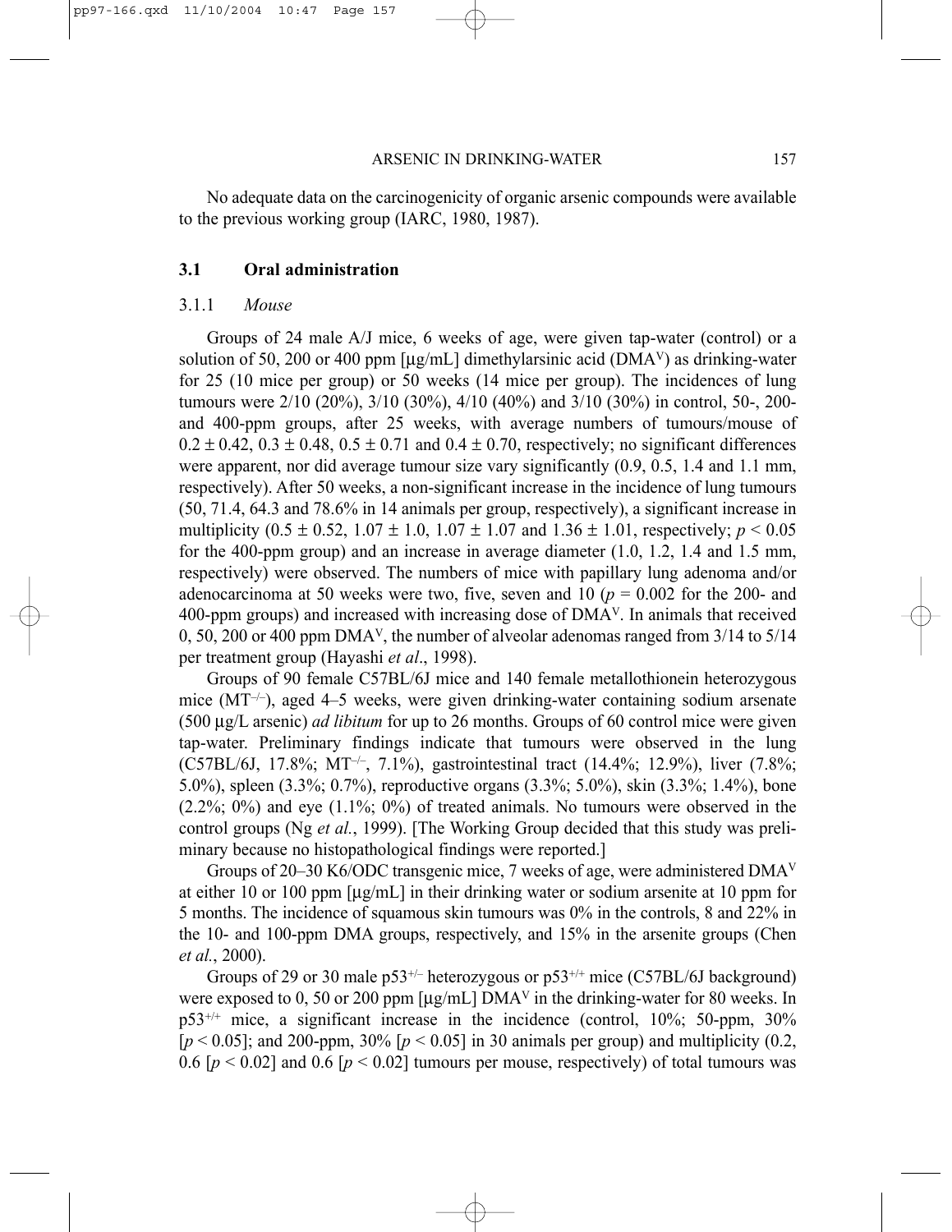observed at the terminal killing, but with no dose dependence. In the heterozygotes, a nonsignificant increase in incidence was observed (control, 14/29 [48.3%]; 50-ppm, 18/29  $[62.1\%]$ ; and 200-ppm,  $19/30$   $[63.3\%]$ ), but the number of tumours per mouse was significantly increased at 200 ppm ( $p < 0.05$ ) (control, 0.8; 50-ppm, 1.1; 200-ppm, 1.2). No effects were observed in either heterozygous or  $p53^{+/+}$  mice regarding the number of tumours per tumour-bearing animal (control, 1.6; 50-ppm, 1.8; 200-ppm, 1.9 in heterozygous mice; control, 2; 50 ppm, 1.9; 200 ppm, 2 in  $p53^{+/+}$  mice). No significant influence on tumour development was noted in any particular organ or tissue site. The tumours induced in the  $p53^{+/}$  heterozygous mice were mainly malignant lymphomas or leukaemia (control, 8/29 [28%]; 50-ppm, 13/29 [45%]; 200-ppm, 10/30 [33%]), fibrosarcomas (5/29 [17%], 8/29 [28%], 10/30 [33%]) and osteosarcomas (3/29 [10%], 2/29 [8%], 4/30 [13%]), with lower incidences of other types of tumours such as hepatocellular carcinomas, thyroid follicular carcinomas, squamous-cell carcinomas of the skin and lung adenomas. In p53+/+ mice, tumours were generally malignant lymphomas or leukaemia (2/30 [7%], 9/30 [30%], 9/30 [30%]) with very low incidences of the other types of tumour. No fibrosarcomas or osteosarcomas were detected in p53+/+ mice. Tumour latency curves in  $DMA<sup>V</sup>$ -treated p53<sup>+/-</sup> heterozygous and p53<sup>+/+</sup> mice showed a dose-dependently significant shift towards early induction  $(p < 0.03)$  in comparison with untreated controls (Salim *et al*., 2003).

# 3.1.2 *Rat*

Groups of 36 male Fischer 344/DuCrj rats, 10 weeks of age, received 0, 12.5, 50 and 200 ppm DMA<sup>V</sup> [µg/mL] (100% pure) in the drinking-water for 104 weeks. There was no significant difference in body weight or survival (25, 28, 28 and 24 animals) among the groups at week 104. At week 97, the first tumour in the urinary bladder was observed in one animal of the 200-ppm DMAV group. Effective numbers were considered to be the numbers of animals alive at week 97. Incidences of urinary bladder tumours were 0/28, 0/33, 8/31 (26%; two papillomas and six carcinomas;  $p < 0.01$ , Fisher's exact probability test) and  $12/31$  (39%; two papillomas and 12 carcinomas;  $p < 0.001$ , Fisher's exact probability test), respectively, and were multiple in two animals given the highest dose. Histopathologically, the carcinomas were transitional-cell carcinomas. Urinary pH did not differ significantly between groups during the experiment. Bladder calculi were not observed in any of the rats (Wei *et al*., 1999, 2002). In a more exhaustive examination of the urinary bladder in the same animals, preneoplastic lesions (papillary or nodular hyperplasia) were observed in 0/28, 0/33, 12/31 (39%; *p* < 0.01) and 14/31 (45%, *p* < 0.01) animals in the 0-, 12.5-, 50- and 200-ppm groups, respectively. The incidences of tumours, other than those of the urinary bladder, in all DMAV-treated groups were not different from those of controls (Wei *et al.*, 2002).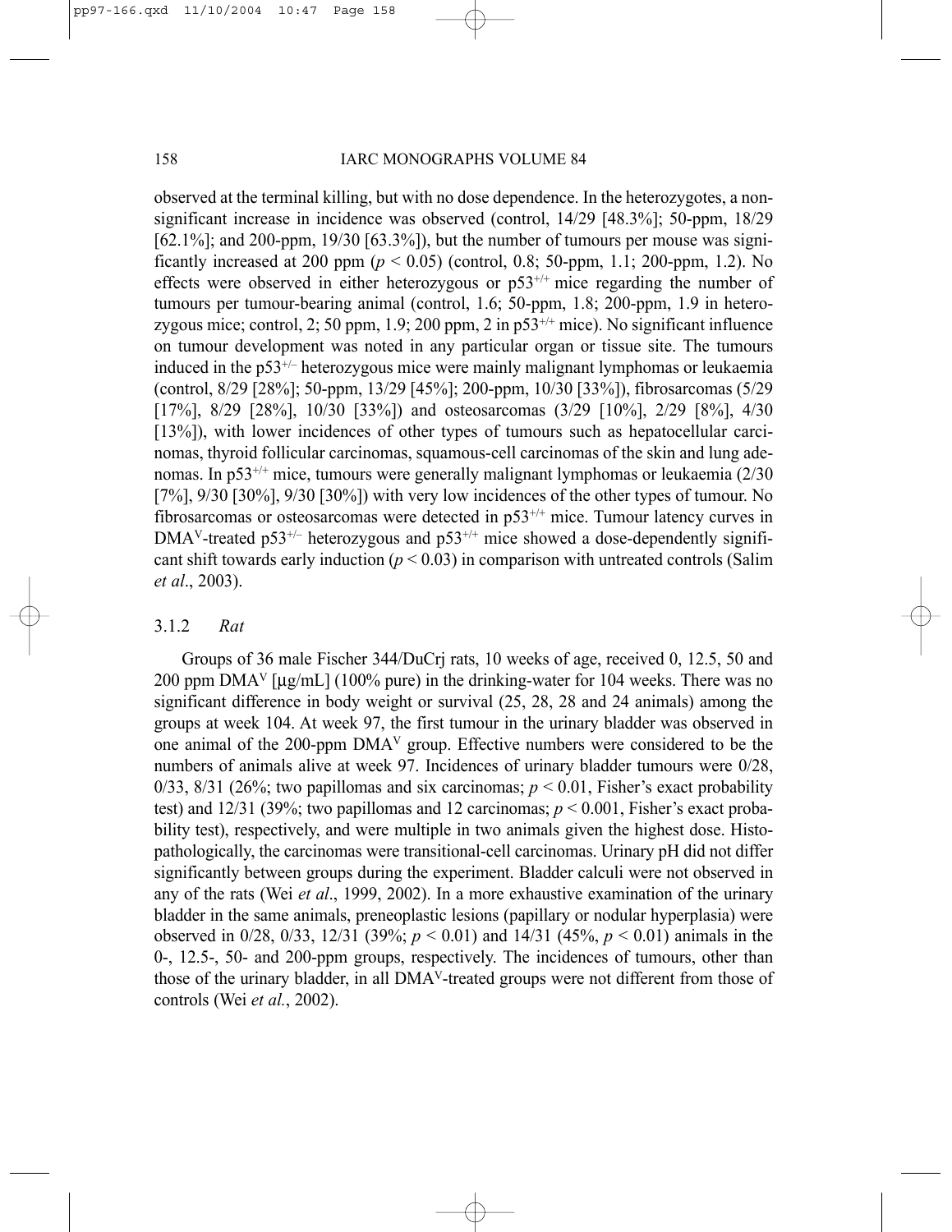#### ARSENIC IN DRINKING-WATER 159

#### **3.2 Transplacental exposure**

*Mouse*: Groups of 10 pregnant C3H mice were given drinking-water containing 0, 42.5 and 85 ppm [μg/mL] *ad libitum* from day 8 to 18 of gestation. Offspring were weaned at 4 weeks and then divided into separate groups of 25 males and 25 females. The offspring received no additional treatment with arsenic for the next 74 (males) or 90 (females) weeks. Transplacental exposure to arsenic did not reduce body weight in any group of offspring over the course of the experiment. In male offspring, there was a marked increase in the incidence of hepatocellular carcinomas (control, 3/24 [12%]; 42.5-ppm, 8/21 [38%]; 85-ppm, 14/23 [61%]; *p* for trend = 0.00006, two-sided chi-square test) and multiplicity per mouse (control,  $0.13 \pm 0.07$ ;  $42.5$ -ppm,  $0.42 \pm 0.13$ ;  $85$ -ppm,  $1.30 \pm 0.28$ ; *p* for trend = 0.003) in a dose-related fashion. There was also a dose-related increase in the incidence of adrenal cortical adenomas (control, 9/24 [37.5%]; 42.5-ppm, 14/21 [66.7%]; 85-ppm, 21/23 [91.3%]; *p* for trend = 0.001) and multiplicity (control,  $0.71 \pm 0.20$ ; 42.5-ppm,  $1.10 \pm 0.22$ ; 85-ppm,  $1.57 \pm 0.32$ ; *p* for trend = 0.016). In female offspring, there was a strong, doserelated increase in the incidence of ovarian tumours. Total tumour (benign and malignant) incidence was control, 2/25 (8%); 42.5-ppm, 6/23 (26%); and 85-ppm, 9/24 (38%) (*p* for trend = 0.015). Controls had one adenoma and one benign granulosa-cell tumour. The 42.5 ppm treatment group had three adenomas, one adenocarcinoma, one benign granulosa-cell tumour and one malignant granulosa-cell tumour. The 85-ppm treatment group developed seven adenomas, one luteoma and one haemangiosarcoma. Lung carcinomas developed (control, 0/25 [0%]; 42.5-ppm, 1/23 [4%]; 85-ppm, 5/24 [21%]; *p* for trend = 0.0086) in a dose-dependent manner. There were significant increases in the number of mice bearing at least one tumour (control, 11/24; 42.5-ppm, 17/21; 85-ppm, 22/23; *p* for trend = 0.0006 in males; control, 12/25; 42.5-ppm, 17/23; 85-ppm, 16/24; *p* < 0.172 in females) and in mice bearing at least one malignant tumour (control, 3/24; 42.5-ppm, 9/21; 85-ppm, 14/23; *p* < 0.0001 in males; control, 2/25; 42.5-ppm, 9/23; 85-ppm, 8/24; *p* < 0.042 in females) with both doses of arsenic. Exposure to arsenic also increased the incidence of hyperplasia of the uterus and oviduct. In this experiment, four of the organs that developed tumours or hyperplasia were endocrine-responsive organs: adrenal gland, liver, ovary and uterus (Waalkes *et al*., 2003).

### **3.3 Intratracheal administration**

*Hamster*: Groups of 30 (20 for a control) male Syrian golden hamsters, 8 weeks of age, were given arsenic trioxide, calcium arsenate or arsenic trisulfide by intratracheal instillation once a week for 15 weeks. Each compound contained 0.25 mg arsenic suspended in 0.1 mL phosphate buffer solution. The control group received buffer solution alone. All hamsters were kept during their entire lifespan. Numbers of survivors after 15 instillations were 18/30 (60%) in the arsenic trioxide-treated group, 27/30 (90%) in the calcium arsenate-treated group, 23/30 (77%) in the arsenic trisulfide-treated group and 22/22 (100%) in the control group, showing a similar tendency in survival rates of all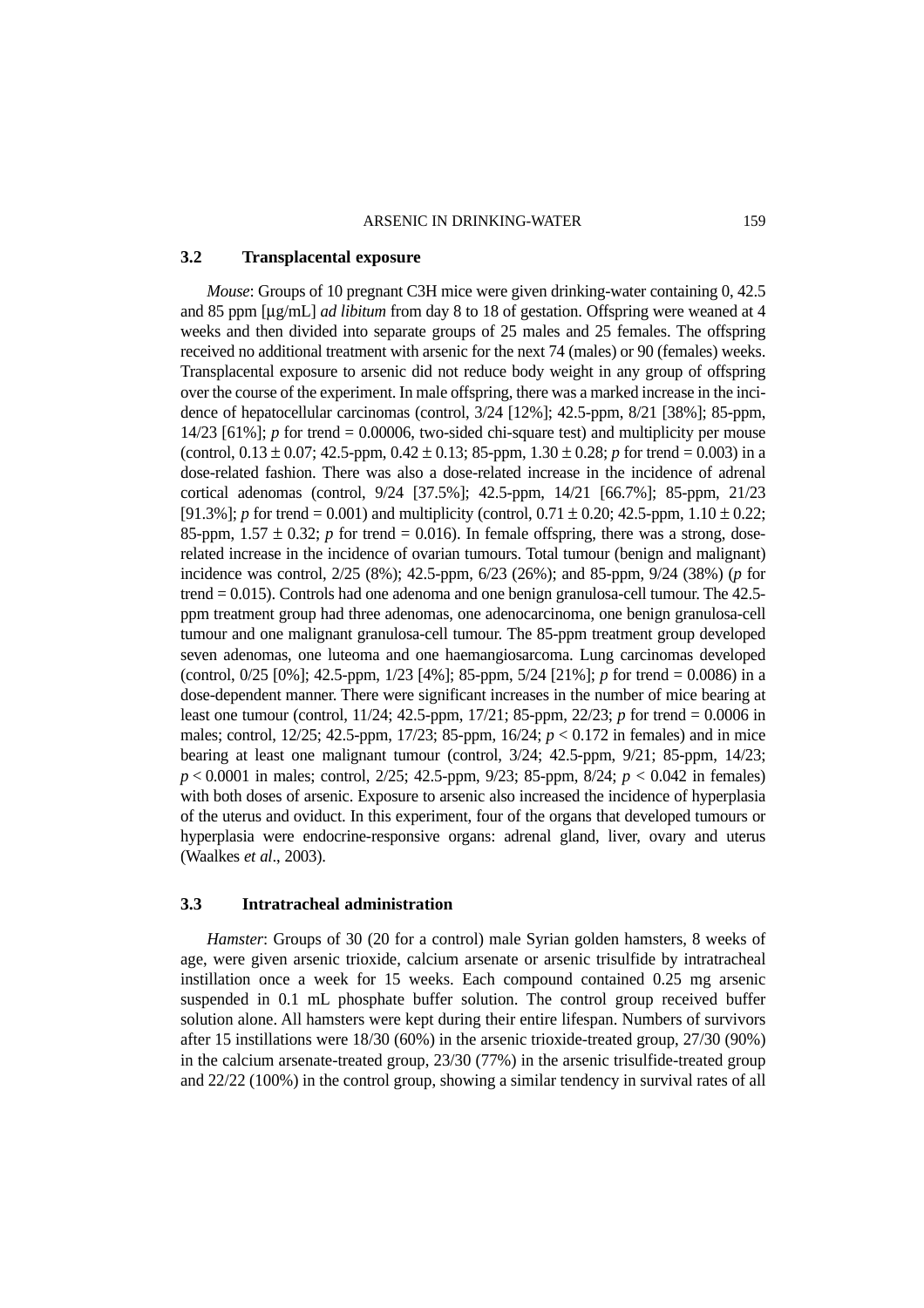groups. All hamsters had died by day 794 (arsenic trioxide group), day 806 (calcium arsenate group), day 821 (arsenic trisulfide group) and day 847 (control group) after the initial instillation. Incidences of lung tumours were 1/17 (5.8%; adenocarcinoma) arsenic trioxide-treated, 7/25 (28.0%; one adenocarcinoma, six adenomas; *p* value, significant versus controls) calcium arsenate-treated, 1/22 (4.5%; adenoma) arsenic trisulfide-treated and 1/21 (4.8%; adenosquamous carcinoma) control animals. No tumours of the upper respiratory tract including the trachea were observed in any group. Besides lung tumours, one adrenal adenoma and one liver haemangiosarcoma in the arsenic trioxide-treated group, two adrenal adenocarcinomas and one leukaemia in the calcium arsenate-treated group, one nephroblastoma and one adrenal adenoma in the arsenic trisulfide-treated group and one adrenal adenocarcinoma and one adrenal adenoma in the control group were found (Yamamoto *et al.*, 1987).

## **3.4 Administration with known carcinogens**

#### 3.4.1 *Mouse*

Groups of 30–32 female Swiss mice, 21–24 days of age, received concentrations of 0, 10, 50 or 100 µg/L sodium arsenate or sodium arsenite in the drinking-water for 15 weeks. At week 3, the animals were administered a single intraperitoneal injection of 1.5 mg/kg bw urethane in saline. When killed at week 15, the numbers of lung adenoma per mouse were  $29.0 \pm 5.4$ ,  $21.4 \pm 2.6$ ,  $15.7 \pm 1.8$  and  $16.0 \pm 2.1$  (*p* for trend = 0.0185) in the 0-, 10-, 50and 100-µg/mL arsenate-treated groups, respectively, and  $20.1 \pm 1.8$ ,  $25.7 \pm 4.0$ ,  $19.5 \pm 2.1$ and  $10.8 \pm 1.6$  (*p* for trend = 0.00082) in 0-, 10-, 50- and 100-ug/mL arsenite-treated groups, respectively [suggesting that both forms of arsenic exerted an inhibitory effect]. Both arsenate and arsenite at 100 µg/mL caused a significant reduction in tumour size  $(0.64 \pm 0.01, 0.65 \pm 0.02; p < 0.05)$  compared with control animals  $(0.74 \pm 0.01, 0.71 \pm 0.02)$ (Blakley, 1987).

In a two-stage protocol, groups of 9–13 male ddY mice, 6 weeks of age, were given a single subcutaneous injection of 10 mg/kg bw 4-nitroquinoline 1-oxide (4NQO) and then received tap-water, a 5% glycerol solution or a 200- or 400-ppm [ $\mu$ g/mL] DMA<sup>V</sup> solution in drinking-water for 25 weeks. The incidences of lung tumour-bearing mice were 2/9 (22%), 5/10 (50%), 8/13 (62%) and 10/13 (77%), respectively, while the numbers of tumours per mouse were  $0.22 \pm 0.15$ ,  $1.40 \pm 0.62$ ,  $3.92 \pm 1.79$  and  $4.38 \pm 1.07$  $(p < 0.05$  Cochran-Cox t-test). Thus, DMA<sup>V</sup> promoted lung tumorigenesis initiated by 4NQO (Yamanaka *et al*., 1996). [The authors described a shift from papillary-type adenomas to adenosquamous carcinomas but no quantitative data were provided.]

Groups of 60 male and female C57BL6J outbred mice [sex distribution unspecified], 2 months of age, were fed a diet containing 10% lipids and were given either 0.01% arsenic trioxide in the drinking-water for 28 weeks or 3 mg per mouse benzo[*a*]pyrene in 0.2 mL corn oil by gavage once a week for 3 weeks or both arsenic trioxide and benzo[*a*]pyrene. No significant differences between groups given benzo[*a*]pyrene with or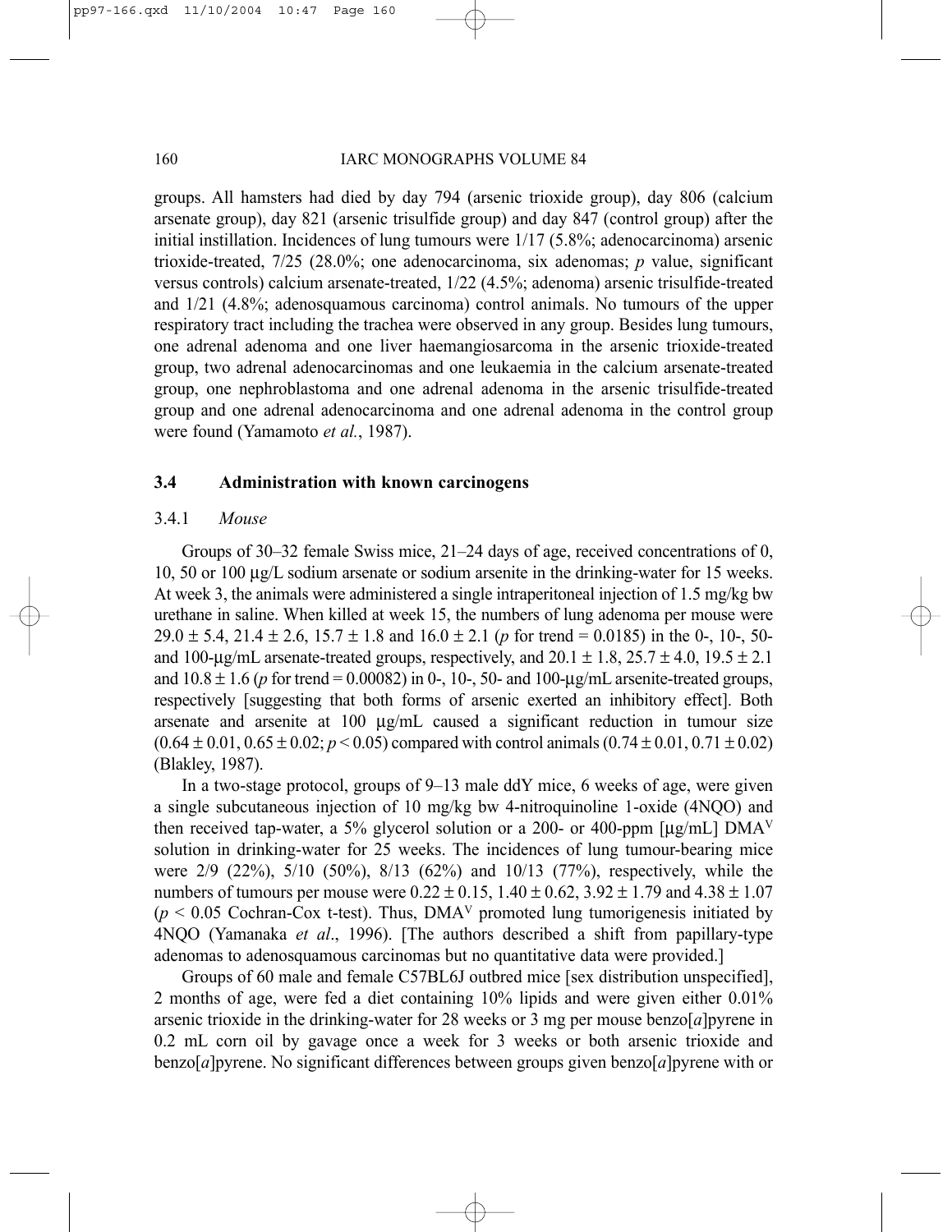without arsenic trioxide were observed at the end of the 28-week experimental period with regard to focal localized hyperplasia, ulcers, focal multiple hyperplasia, papillomatosis or papillomas of the forestomach (total number per mouse,  $4.20 \pm 0.39$  in the benzo[*a*] pyrene-treated group and  $5.40 \pm 0.89$  in the benzo[*a*] pyrene–arsenic-treated group) (Silva *et al*., 2000).

Groups of 10–11 female Hos:HR-1 hairless mice, 6 weeks of age, were administered 0, 400 or 1000 ppm  $[\mu g/mL]$  DMA<sup>V</sup> in the drinking-water and irradiated twice weekly with 2 kJ/m<sup>2</sup> ultraviolet B (UVB) rays for 25 weeks. DMA<sup>V</sup> had no effect on body weight gain. The number of skin tumours per mouse was significantly increased by 1000 ppm DMA<sup>V</sup> compared with the 0-ppm value from weeks 13 to 19, and incidence of tumourbearing mice was significantly increased at weeks 12 and 13 [exact data not clear as there were no tabulations]. No differences were noted at later time points up to week 25 (100% incidence in all groups by week 16), showing a shift towards early tumour induction following treatment with  $DMA<sup>V</sup>$ . Malignant tumours were observed in only two animals in the 1000-ppm group (Yamanaka *et al*., 2000).

Groups of 15 female Crl: SK1-*hr*BR hairless mice, 21 days of age, received 0 or 10 mg/L sodium arsenite in the drinking-water and were irradiated with solar lamps at a dose of 1.7 J/m<sup>2</sup> (lamp output: 85% in the UVB range,  $\lt$  1% UVC and 4% UVA, and the remainder visible) three times weekly. The UVR dose was chosen to be approximately half of the minimal erythemic dose. Two control groups of five mice received sodium arsenite only or no treatment. Sodium arsenite did not influence body weight gain. No skin tumours were observed with arsenite alone or in the untreated controls. The first tumours were noted after 8 weeks with arsenite and UVR but after 12 weeks with UVR alone (significantly earlier appearance). All UVR-treated animals had at least one tumour at 26 weeks; however, after 19 weeks of exposure to UVR, incidences were 100% for UVR and arsenite and 33% for UVR alone. The total number of tumours in the group treated with UVR alone (15 animals) was 53 and that in the group treated with UVR and arsenite (15 animals) was 127. In UVR and arsenite-treated animals, 64/127 (50.4%) tumours were highly invasive squamous-cell carcinomas, whereas in UVR alone-treated animals,  $14/53$  (26.4%) were highly invasive squamous-cell carcinoma ( $p = 0.003$ ) (Rossman *et al*., 2001)

Groups of 10 female Hos:HR-1 hairless mice, 6 weeks of age, were treated with a single topical application of 200 nmol 7,12-dimethylbenz[*a*]anthracene (DMBA) dissolved in acetone and were then administered 0, 400 or 1000 ppm  $[\mu g/mL]$  DMA<sup>V</sup> in the drinking-water and/or irradiated twice weekly with 0.3 kJ/m2 UVB. All mice were killed after 50 weeks. Skin tumours occurred faster in the  $DMA<sup>V</sup>$ -treated group.  $DMA<sup>V</sup>$ without UVB increased the incidence of skin tumours ( $p < 0.05$  at 20–22 weeks) but not dose-dependently. Greater effects were seen in combination with UVB, particularly at 1000 ppm [exact data not clear as there was no tabulation]. Incidences of papillomas in animals treated with  $DMA<sup>V</sup>$  without UVB were  $1/10$ ,  $9/10$  and  $7/10$  in the 0-, 400- and 1000-ppm groups, respectively, and those of squamous-cell carcinomas were 2/10, 0/10 and 0/10, respectively. Incidences of papillomas in animals treated with DMAV and UVB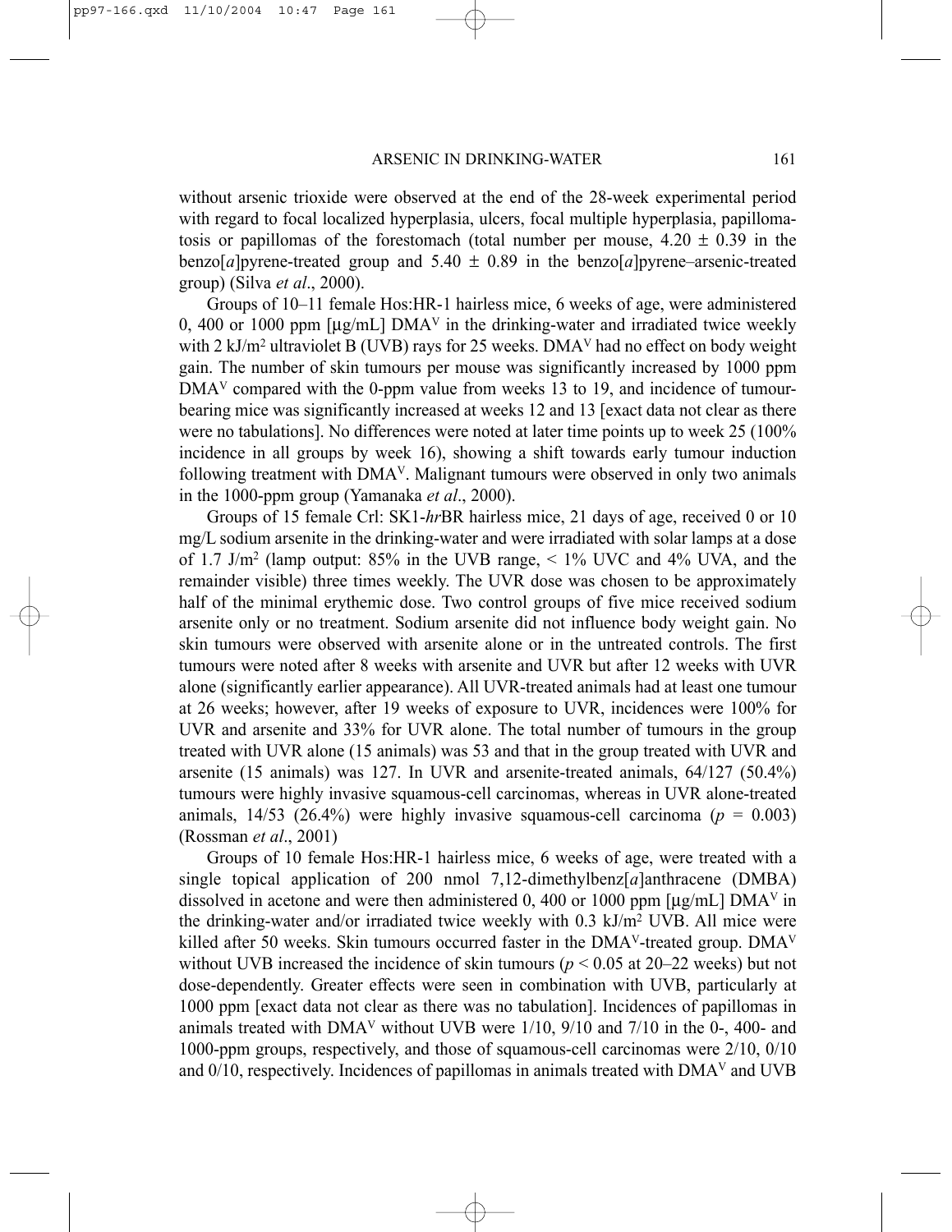were  $0/10$ ,  $7/10$  and  $7/10$ , and those of squamous-cell carcinomas were  $0/10$ ,  $3/10$  and 1/10 in the 0-, 400- and 1000-ppm groups, respectively (Yamanaka *et al.*, 2001).

## 3.4.2 *Transgenic mouse*

Groups of 7–8 female *keratin (K6)/ODC* transgenic mice, 10–14 weeks of age, received two weekly applications of 3.6 mg DMAV in neutral cream or 5 µg 12-*O*-tetradecanoylphorbol 13-acetate (TPA) in 200 µL acetone 1 week after initiation with 50 µg DMBA in 200 µL acetone. A significantly accelerated development of skin tumours (first tumour after 8 weeks in DMAV-treated animals and after 11 weeks in controls) was observed following treatment with DMAV; 20 weeks after initiation, the numbers of tumours (average,  $19.4 \pm 10.2$  per mouse compared with  $9.7 \pm 3.5$  in controls) were increased. Promoting activity was similar to that achieved with application of 5  $\mu$ g TPA (20.7 ± 8.4) twice weekly. Microscopically, most of the tumours were squamous papillomas, although squamous carcinomas occurred in some DMAV- and some TPA-treated animals (Morikawa *et al*., 2000).

#### 3.4.3 *Rat*

Sodium arsenite has been reported to enhance the incidence of renal tumours induced in rats by intraperitoneal injection of *N*-nitrosodiethylamine (NDEA) (Shirachi *et al*., 1983). A subsequent re-evaluation of the study indicated that not only sodium arsenite but also sodium arsenate enhanced NDEA-induced kidney tumours (Smith *et al*., 1992).

Groups of 20 male Fischer 344/DuCrj rats, 6 weeks of age, received a single intraperitoneal injection of 100 mg/kg bw NDEA, followed by intraperitoneal injections of 20 mg/kg bw *N*-methyl-*N*-nitrosourea on days 5, 8, 11 and 14 and subcutaneous injections of 50 mg/kg bw 1,2-dimethylhydrazine chloride on days 18, 22, 26 and 30. At the same time, animals received 0.05% *N*-butyl-*N*-(4-hydroxybutyl)nitrosamine (BBN) in the drinking-water for the first 2 weeks then 0.1% *N*-bis(2-hydroxypropyl)nitrosamine for the next 2 weeks (so-called DMBDD model treatment). After a 2-week interval, the animals received 0, 50, 100, 200 or 400 ppm  $[\mu g/mL]$  DMA<sup>V</sup> in the drinking-water from weeks 6 to 30, at which time they were killed. DMAV significantly enhanced tumour induction in the urinary bladder (both papillomas and transitional-cell carcinomas), kidney (both adenomas and adenocarcinomas), liver (hepatocellular carcinomas) and thyroid (adenomas) (see Table 27). Values for preneoplastic lesions such as papillary or nodular hyperplasia in the urinary bladder, atypical tubules in the kidney and altered hepatocyte foci in the liver were also significantly increased. No promoting effects were noted in the lungs or the nasal cavity (Yamamoto *et al*., 1995).

To confirm the above-mentioned results and to evaluate low-dose effects of DMA in urinary bladder and liver carcinogenesis, the following two studies were conducted. Groups of 20 male Fischer 344 rats, 6 weeks of age, received 0.05% BBN in drinkingwater for 4 weeks followed by 0, 2, 10, 25, 50 or 100 ppm  $[\mu g/mL]$  DMA<sup>V</sup> for 32 weeks.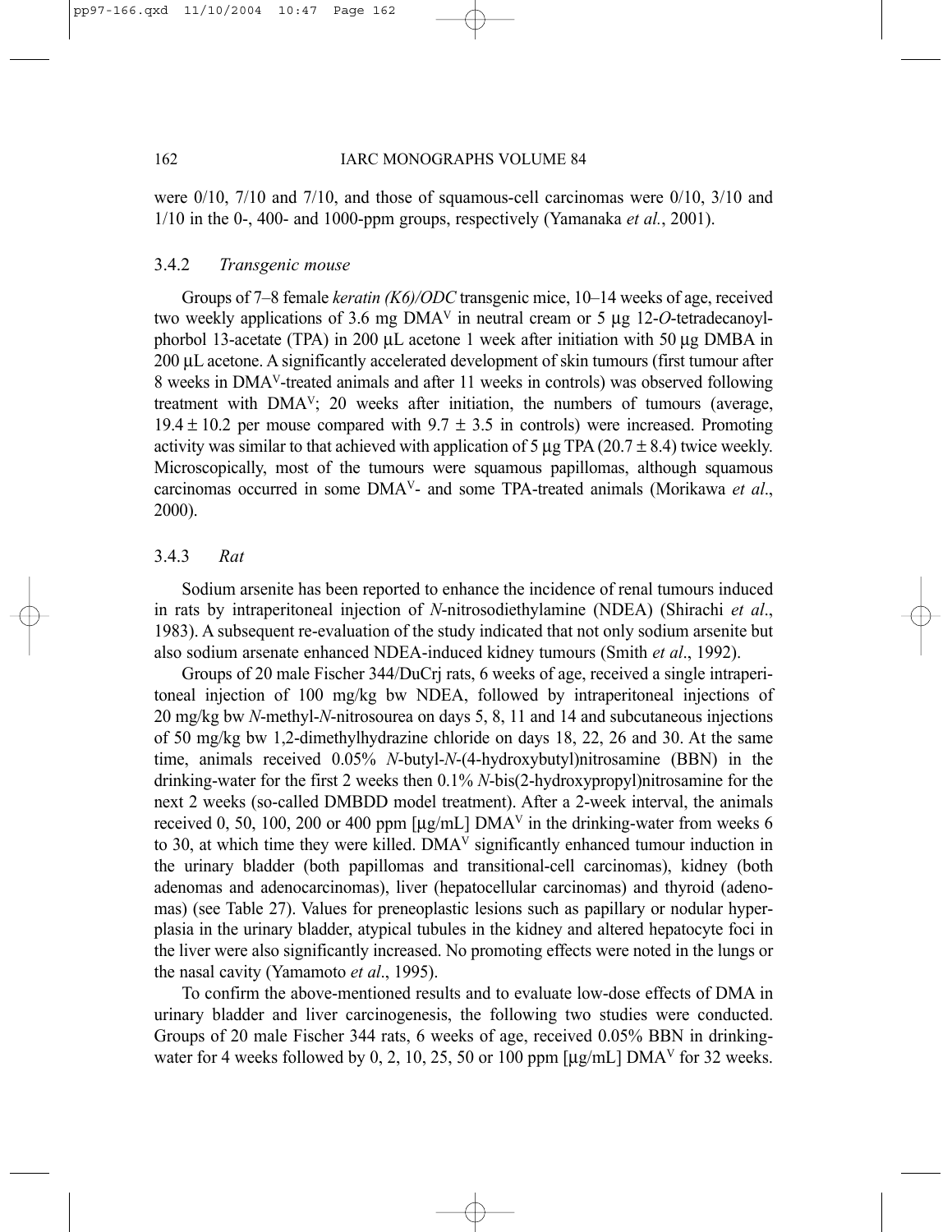| Organ and finding                | $V$                     |                        |                          |                                             |                                             | Two-tailed                                |
|----------------------------------|-------------------------|------------------------|--------------------------|---------------------------------------------|---------------------------------------------|-------------------------------------------|
|                                  | $0$ ppm<br>$n = 20$ (%) | 50 ppm<br>$n = 20$ (%) | $100$ ppm<br>$n = 19(%)$ | $200$ ppm<br>$n = 20\,(^{\circ}\!\!/\circ)$ | $400$ ppm<br>$n = 20\,(^{\circ}\!\!/\circ)$ | Cochran-Armitage<br>analysis <sup>a</sup> |
| Urinary bladder                  |                         |                        |                          |                                             |                                             |                                           |
| Papillary or nodular hyperplasia | 4(20)                   | $13(65)^{c}$           | 14 $(73.7)^d$            | $11(55)^{b}$                                | $11(55)^{b}$                                | NE                                        |
| Papilloma                        | 1(5)                    | $12(60)^d$             | $12(63.2)^d$             | 11 $(55)^d$                                 | $7(35)^{b}$                                 | NE                                        |
| Transitional-cell carcinoma      | 1(5)                    | $10(50)^{c}$           | 11 $(57.9)^d$            | $12(60)^d$                                  | 13 $(65)^d$                                 | NE                                        |
| No. of tumour-bearing animals    | 2(10)                   | $17(85)^d$             | 16 $(84.2)^d$            | $17(85)^d$                                  | $16(80)^d$                                  | NE                                        |
| Kidney                           |                         |                        |                          |                                             |                                             |                                           |
| Adenoma                          | 1(5)                    | 3(15)                  | 1(5.2)                   | $7(35)^{b}$                                 | 3(15)                                       |                                           |
| Adenocarcinoma                   | $\theta$                | $\mathbf{0}$           | 2(10.5)                  | 1(5)                                        | $7(35)^{c}$                                 | p < 0.01                                  |
| Nephroblastoma                   | 4(20)                   | $\overline{0}$         | 4(12.1)                  | 6(30)                                       | 9(45)                                       | p < 0.05                                  |
| No. of tumour-bearing animals    | 5(25)                   | 3(15)                  | 6(31.6)                  | 13 $(65)^{b}$                               | 13 $(65)^{b}$                               | p < 0.001                                 |
| Liver                            |                         |                        |                          |                                             |                                             |                                           |
| Altered cell foci                |                         |                        |                          |                                             |                                             |                                           |
| Clear-cell foci                  | 10(50)                  | 12(60)                 | 14(73.7)                 | $19(95)^{c}$                                | $20(100)^d$                                 | p < 0.001                                 |
| Basophilic foci                  | 1(5)                    | 2(10)                  | 3(15.8)                  | $10(50)^{c}$                                | $17(85)^d$                                  | p < 0.001                                 |
| Eosinophilic foci                | 1(5)                    | 2(10)                  | $(42.1)^c$               | $15(75)^d$                                  | $16(80)^d$                                  | p < 0.001                                 |
| Hyperplastic nodule              | $\theta$                | $\theta$               | 2(10.5)                  | $9(45)^d$                                   | $7(35)^{c}$                                 | p < 0.001                                 |
| Hepatocellular carcinoma         | $\theta$                | 2(10)                  | $\mathbf{0}$             | $8(40)^{c}$                                 | $8(40)^c$                                   | p < 0.001                                 |
| Cholangioma                      | 0                       | $\overline{0}$         | $\mathbf{0}$             | 1(5)                                        | 1(5)                                        |                                           |
| Haemangioma                      | 0                       | $\overline{0}$         | $\theta$                 | 1(5)                                        | $\theta$                                    |                                           |
| No. of tumour-bearing animals    | $\mathbf{0}$            | 2(10)                  | 2(10.5)                  | $17(85)^d$                                  | 13 $(65)^d$                                 | p < 0.001                                 |

# **Table 27. Incidence of preneoplastic and neoplastic lesions in various organs of Fischer 344/Du Crj rats treated with DMA V after initiation with DMBDD treatment**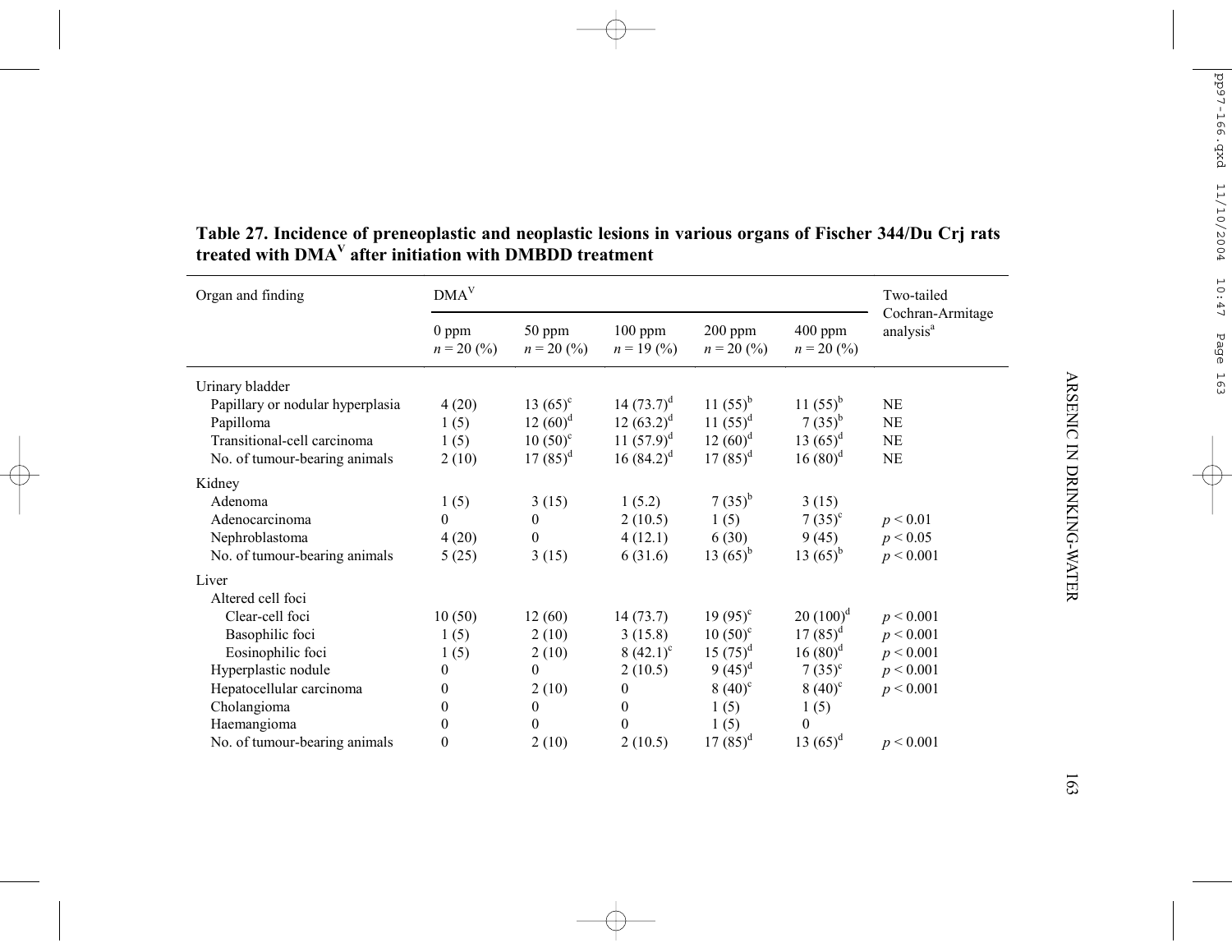|  |  |  | Table 27 (contd) |  |
|--|--|--|------------------|--|
|--|--|--|------------------|--|

| Table 27 (contd)              |                         |                        |                         |                           |                                           |                                           |  |  |
|-------------------------------|-------------------------|------------------------|-------------------------|---------------------------|-------------------------------------------|-------------------------------------------|--|--|
| Organ and finding             | $V$                     |                        |                         |                           |                                           |                                           |  |  |
|                               | $0$ ppm<br>$n = 20$ (%) | 50 ppm<br>$n = 20$ (%) | $100$ ppm<br>$n = 19(%$ | $200$ ppm<br>$n = 20$ (%) | 400 ppm<br>$n = 20\,(^{\circ}\!\!/\circ)$ | Cochran-Armitage<br>analysis <sup>a</sup> |  |  |
| Thyroid gland                 |                         |                        |                         |                           |                                           |                                           |  |  |
| Hyperplasia                   | 3(15)                   | 4(20)                  | 2(10.5)                 | 13 $(65)^c$               | 13 $(65)^c$                               | p < 0.001                                 |  |  |
| Adenoma<br>Adenocarcinoma     | 2(10)<br>1(5)           | 1(5)<br>1(5)           | 3(15.8)<br>5(26.3)      | 1(5)<br>5(25)             | 6(30)<br>4(20)                            |                                           |  |  |
| No. of tumour-bearing animals | 3(15)                   | 2(10)                  | 8(42.1)                 | 6(30)                     | 9 $(45)^{b}$                              | p < 0.05                                  |  |  |

evaluate the dose–response relationships of the incidences in lesions in the kidney, liver and thyroid gland, two-tailed Cochran-Armitage analysis was used.

Significantly different from 0 ppm at  $p < 0.05$ ,  $c_p < 0.01$  and  $d_p < 0.001$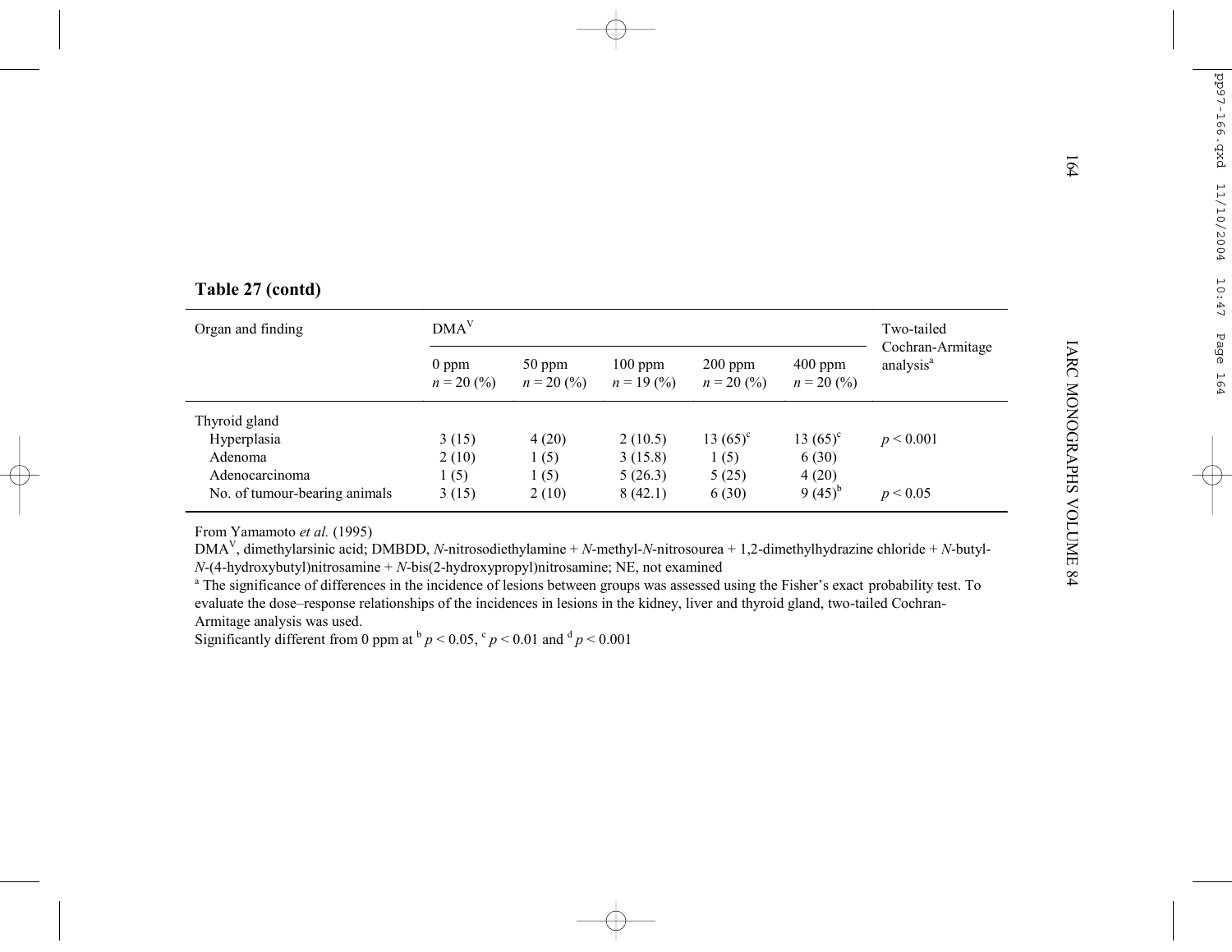Development of preneoplastic lesions and tumours of the bladder (papillary or nodular hyperplasia, papillomas and carcinomas) was enhanced in a dose-dependent manner (see Table 28). Doses of 25, 50 and 100 ppm increased the incidences (%) and multiplicities (number per rat) of bladder papillomas and carcinomas. A significant increase in multiplicity of total tumours (papillomas plus carcinomas) was observed with doses as low as 10 ppm DMAV (*p* < 0.05): 0 ppm, 0.20; 2 ppm, 0.20; 10 ppm, 0.55; 25 ppm, 1.47; 50 ppm, 2.30; 100 ppm, 2.40. Compared with controls, doses of 50 or 100 ppm significantly increased the incidence of papillary or nodular hyperplasia (Wanibuchi *et al*., 1996).

Groups of 10 male Fischer 344 rats, 6 weeks of age, were given a single intraperitoneal injection of 0 (control) or 200 mg/kg bw NDEA in saline and 2 weeks later received 0, 25, 50 or 100 ppm  $[\mu g/mL]$  DMA<sup>V</sup> in the drinking-water for 6 weeks. Partial hepatectomy was performed on all animals at the end of week 3. Final body weights were decreased dose-dependently but not significantly. No significant variation in relative liver weights was noted. Dose-dependent significant increases in both numbers and areas of glutathione *S*-transferase placental form (GST-P)-positive foci in the liver were observed after initiation with NDEA; the significance was evident at doses of 50 and 100 ppm  $(p < 0.01)$  for numbers and at all three doses  $(p < 0.05$  or  $p < 0.01)$  for areas [exact values] were not listed because of figure]. No GST-P-positive foci were observed in groups not initiated with NDEA (Wanibuchi *et al*., 1997).

Groups of eight male NCI-Black-Reiter rats (which lack  $\alpha_{2u}$ -globulin), 9–14 weeks of age, received 0.05% BBN in the drinking-water for 4 weeks followed by 0 or 100 ppm  $[\mu g/mL]$  DMA<sup>V</sup> for 32 weeks. When killed at the end of week 36, the incidence and multiplicity of papillary or nodular hyperplasia in the bladder was significantly increased in DMA<sup>V</sup>-treated rats  $(6/8 \mid 75\%)$ ;  $p < 0.05$ ; number per rat,  $1.1 \pm 1.0$ ,  $p < 0.05$ ) compared with rats receiving BBN alone (0/8 [0%]; number per rat, 0). A 38% incidence of bladder papillomas or carcinomas was observed in DMAV-treated but not in control animals (Li *et al*., 1998).

Groups of 20 male Fischer 344 rats, 10 weeks of age, received a single intraperitoneal injection of 200 mg/kg bw NDEA followed 2 weeks later by DMAV, monomethylarsonic acid (MMA) or trimethylarsine oxide (TMAO) at a dose of 100 ppm in the drinking-water for 6 weeks. Numbers of GST-P-positive foci in the liver were significantly increased in rats treated with MMA, DMAV and TMAO compared with the controls. Areas of GSTpositive foci were also significantly increased in rats treated with MMA, DMAV and TMAO compared with the controls (Nishikawa *et al*., 2002).